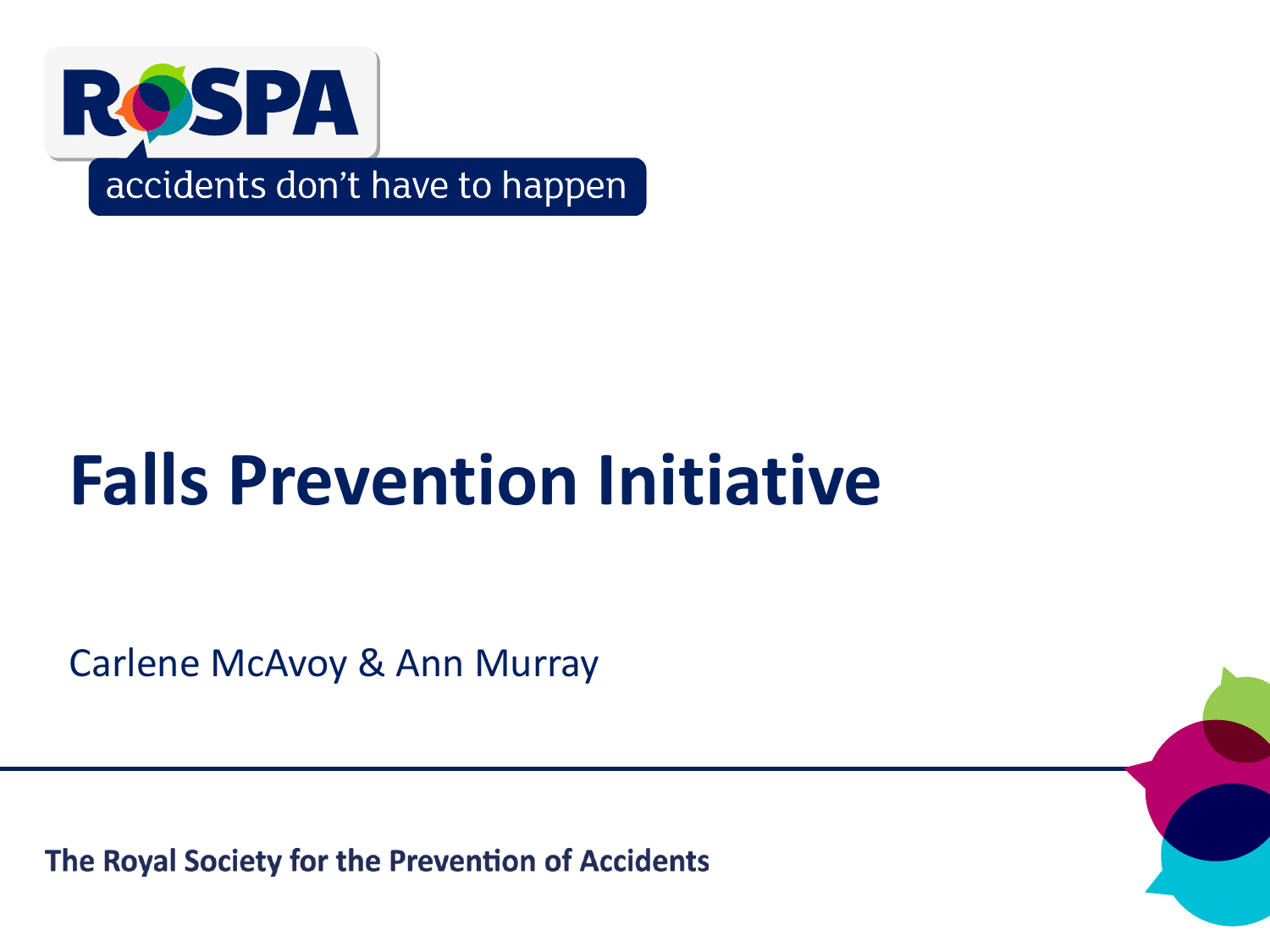# Background

- **The population is increasing and ageing**
- **EUOSHA 2016/17** campaign 'Healthy Workplaces for all ages'
- **Scottish Government report** 'Older People and Employment in Scotland'
- **Building Safer Communities** Phase 2





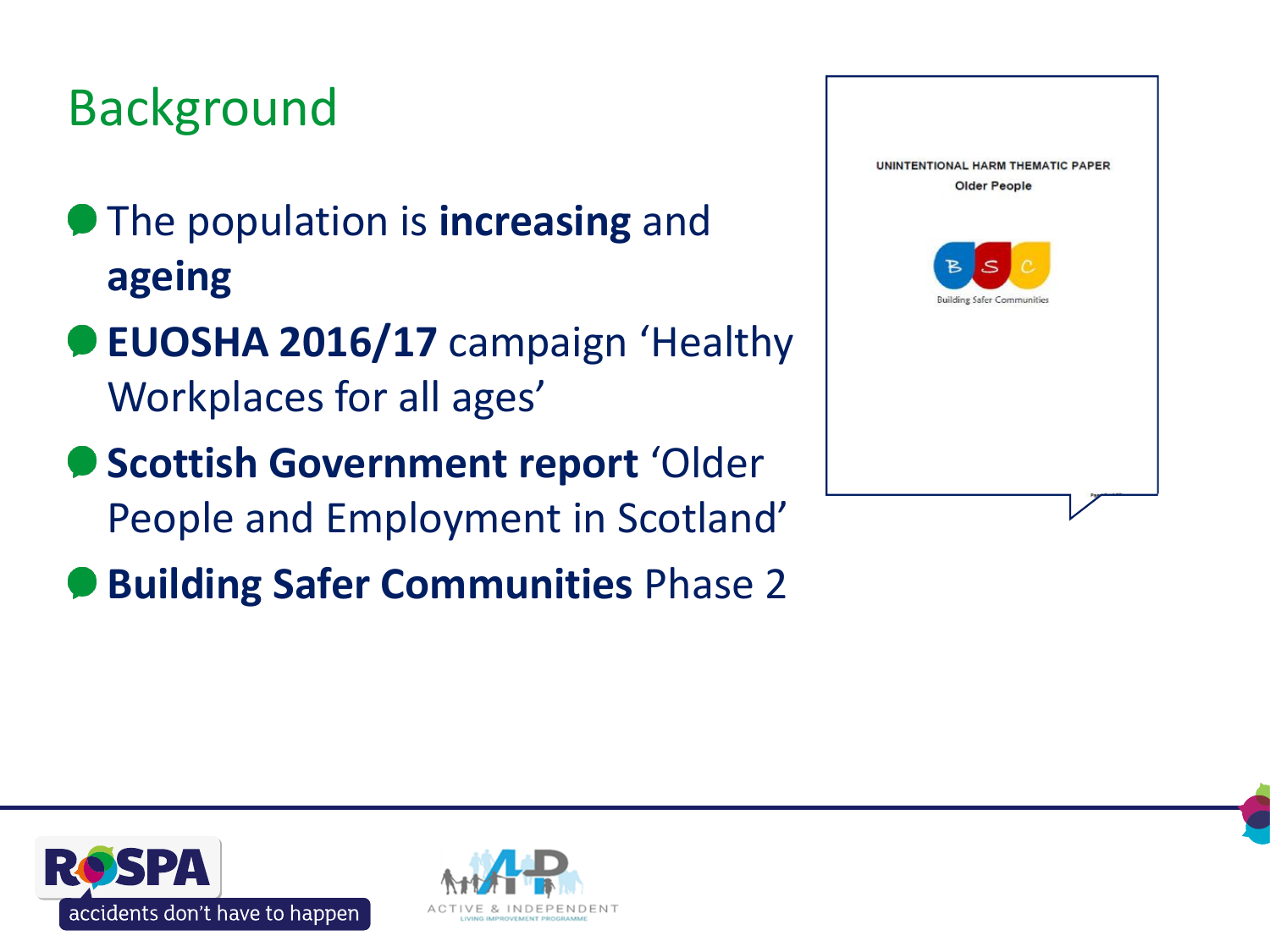# Aims of the Initiative

**Oto assist organisations to understand the impact of** falls from a personal and organisational perspective  $\bullet$  to explore the value of the workplace as a conduit for public health information relating to falls prevention



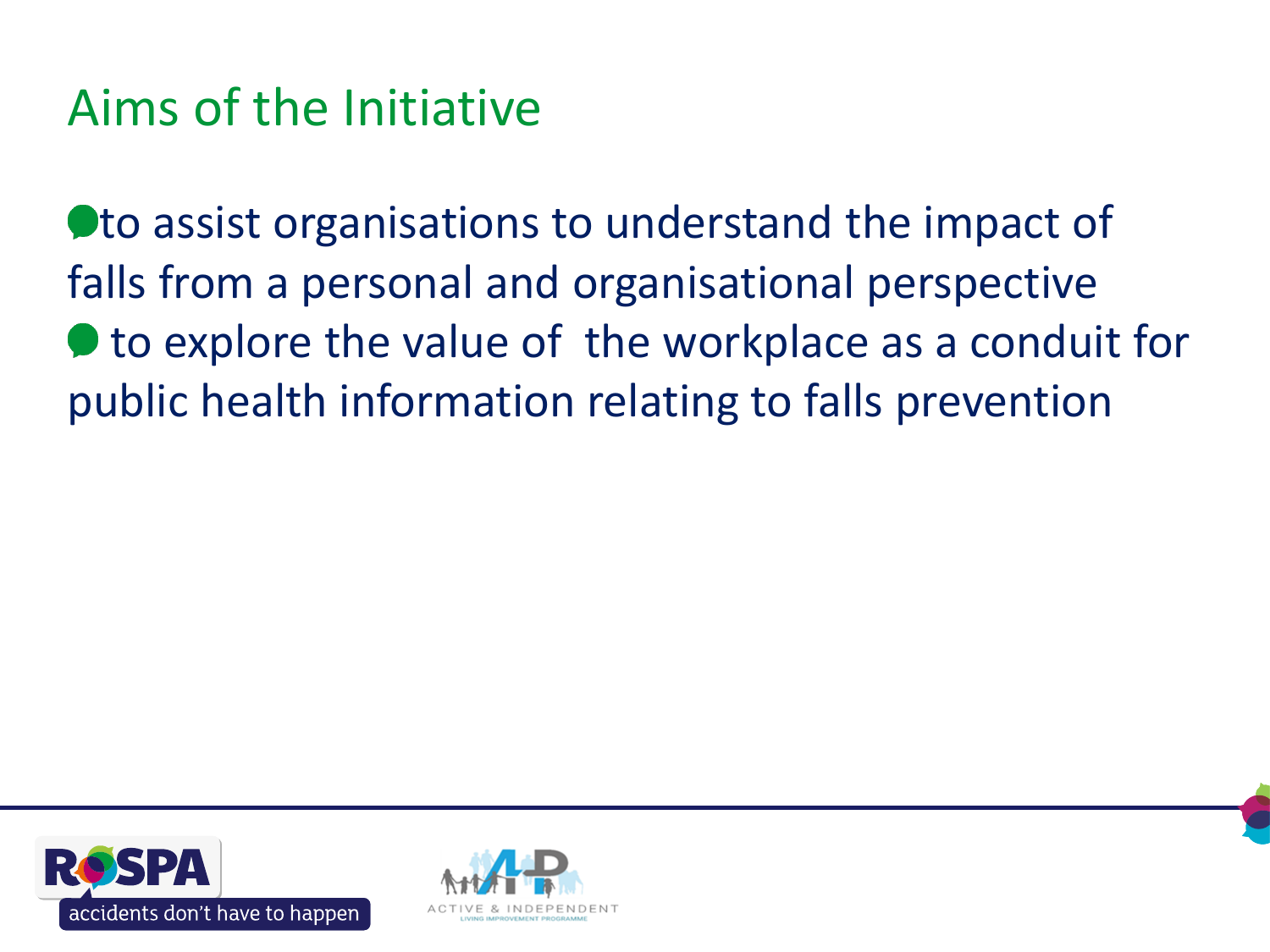# Scale of the Problem

The Scale of the Problem The Cost of accidents



#### $£14.1 billion$  was the annual costs of work related injury

and illness in 2014/15

The total cost of home accidents is estimated to be

£45.63billion







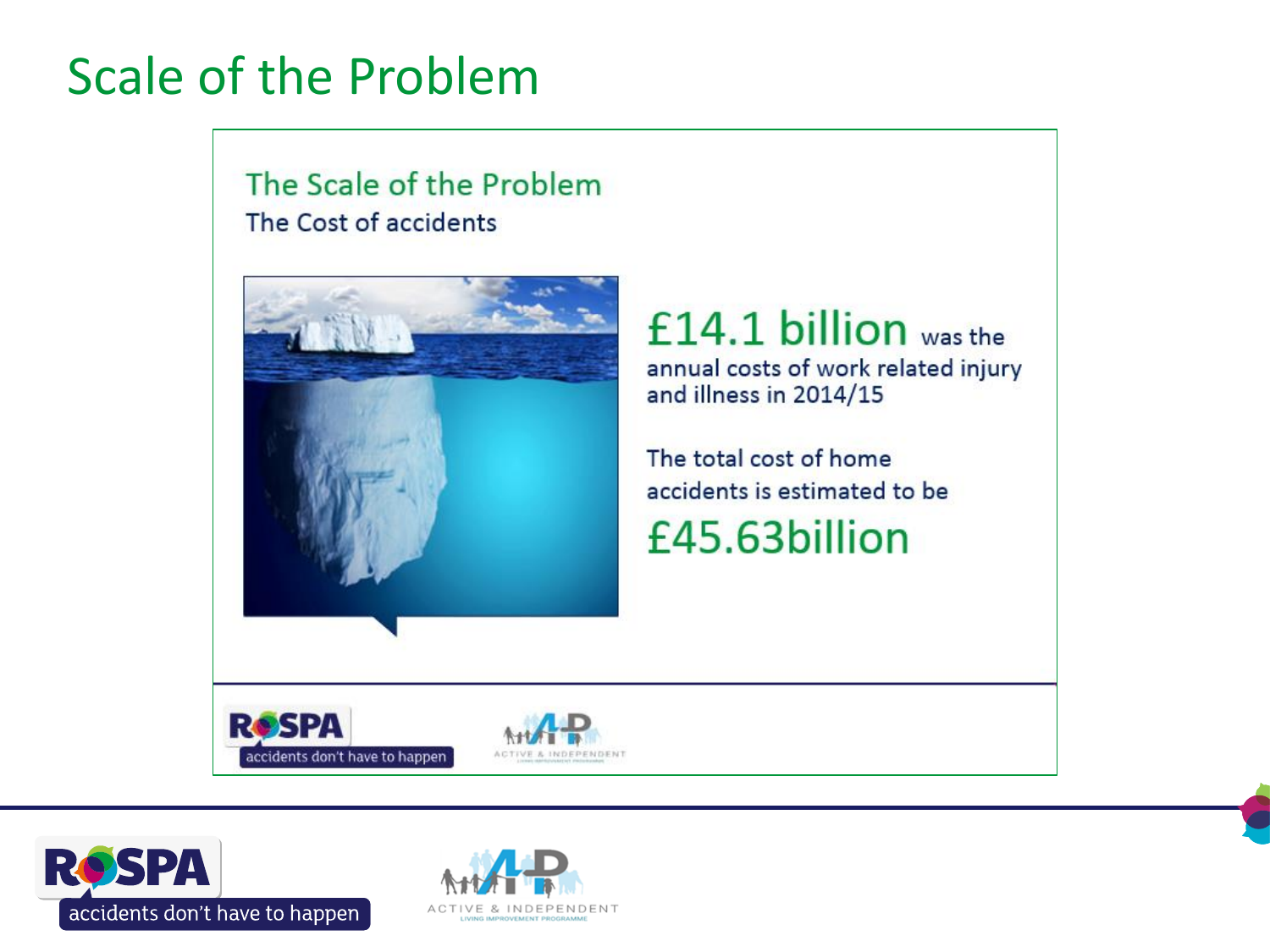## **Workplace**





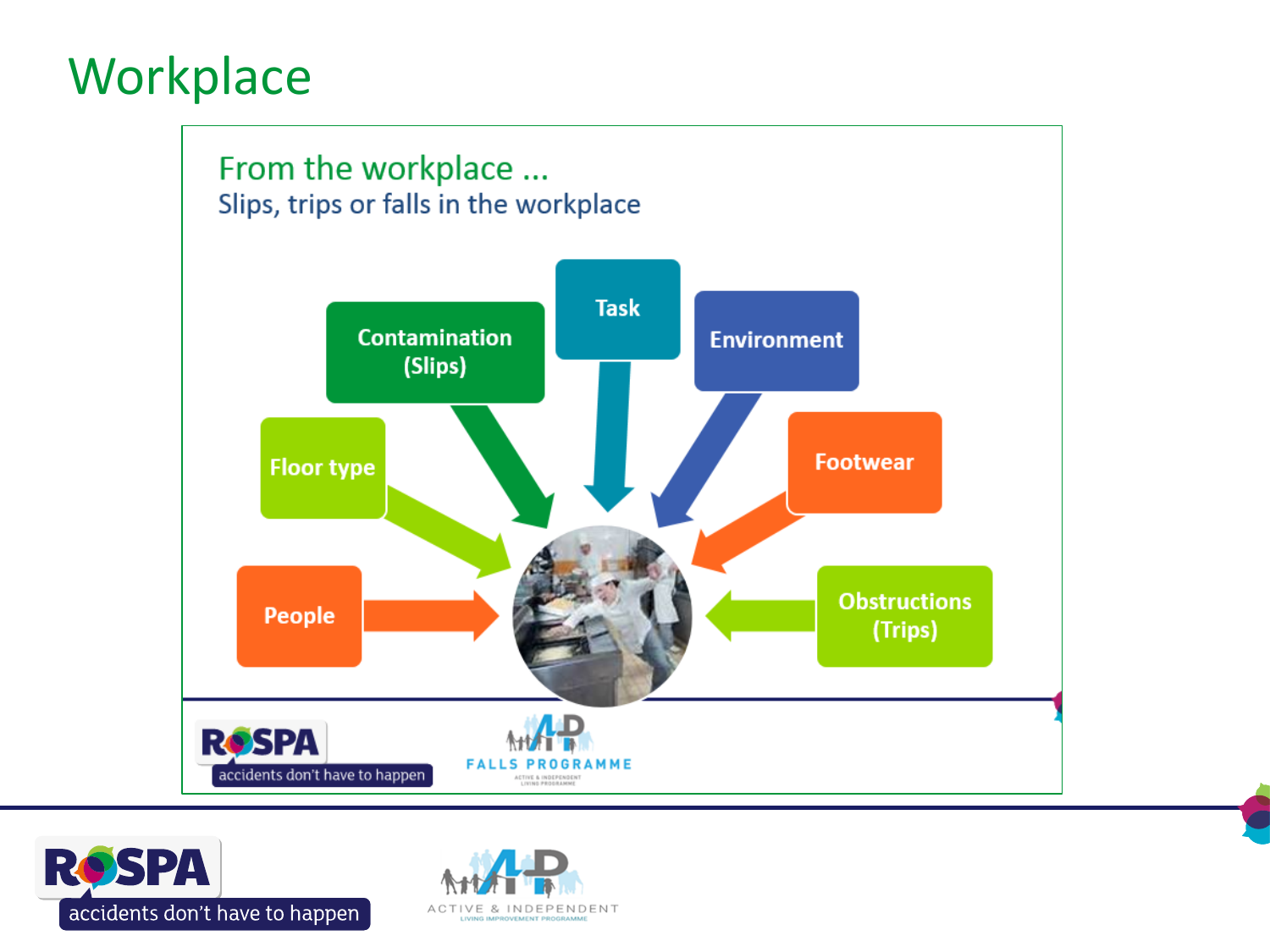



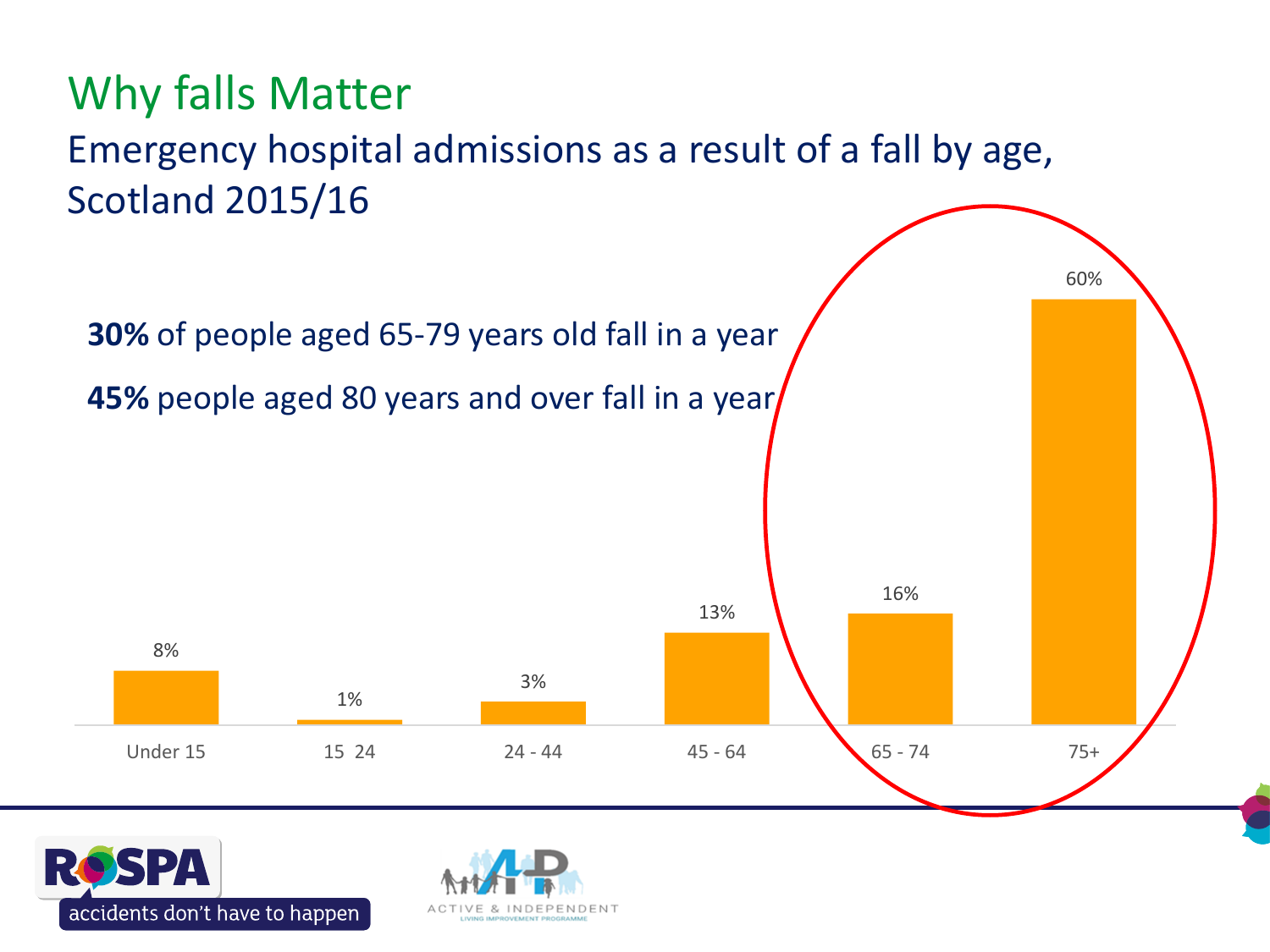

The Management of Falls and Fractures in Care Homes for Older People (Care Inspectorate/NHS Scotland, 2016)

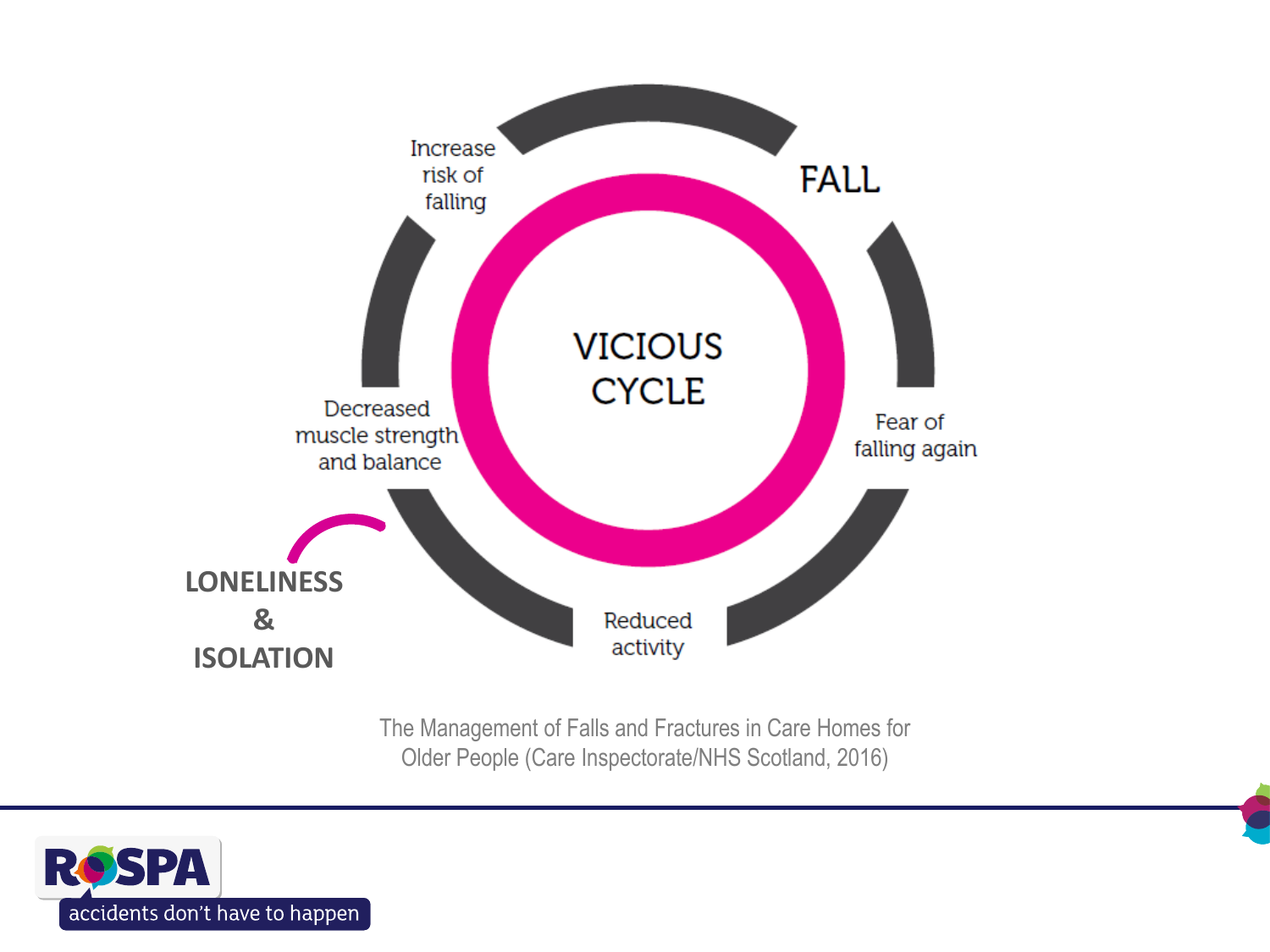### The multifactorial nature of falls Causes of falls in the home – older people





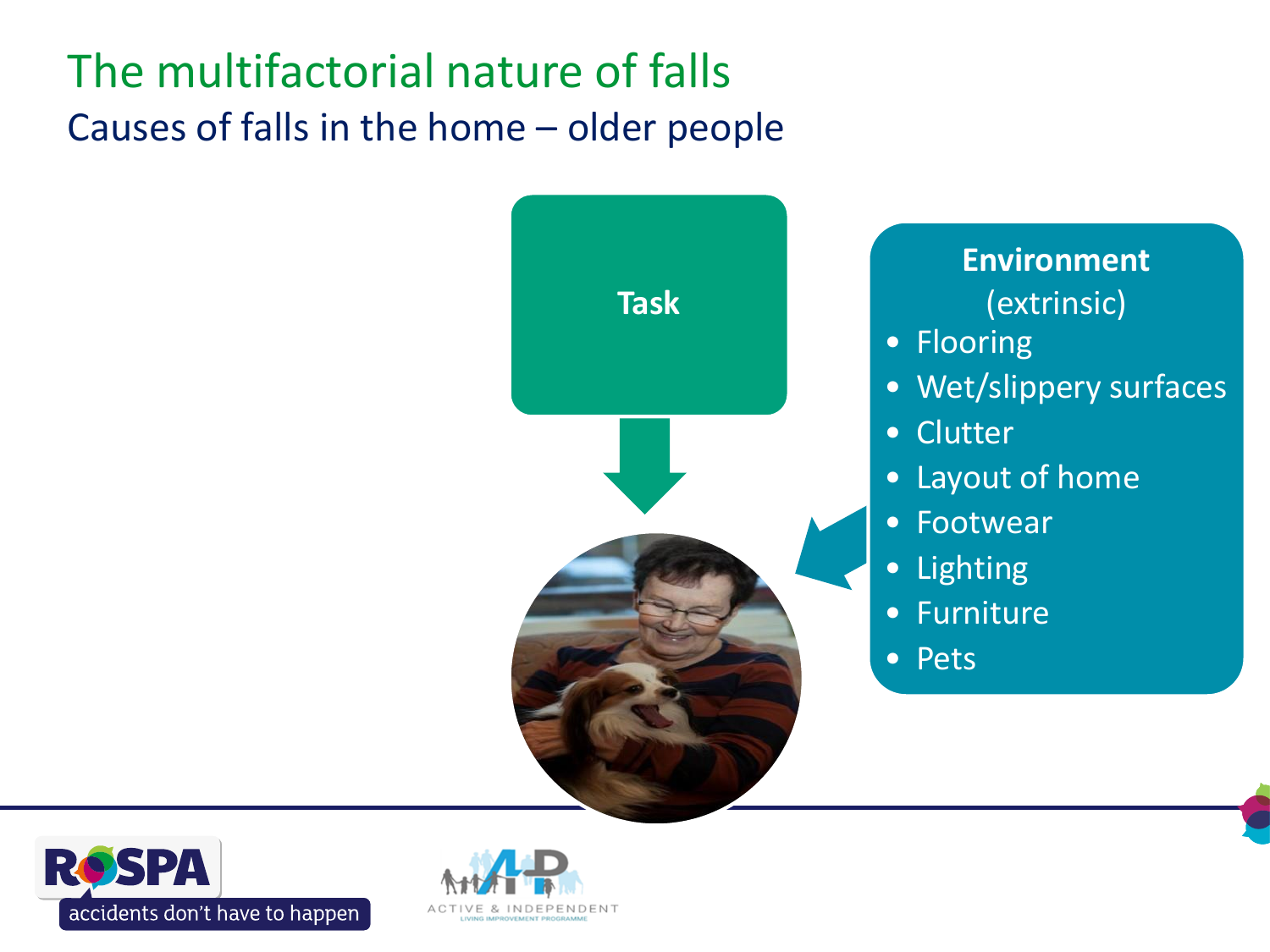### The multifactorial nature of falls Causes of falls in the home – older people

#### **Person** (intrinsic)

- Reduced strength, balance and mobility
- Reduced vision & hearing
- Foot problems incl loss of feeling
- Dizziness, blackouts
- Drowsiness
- Confusion
- Memory problems
- Fear of falling
- Continence problems
- Poor nutrition & hydration
- Previous fall/s



#### **Environment** (extrinsic)

- Flooring
- Wet/slippery surfaces
- Clutter
- Layout of home
- **Footwear**
- **Lighting**
- **Furniture**
- Pets



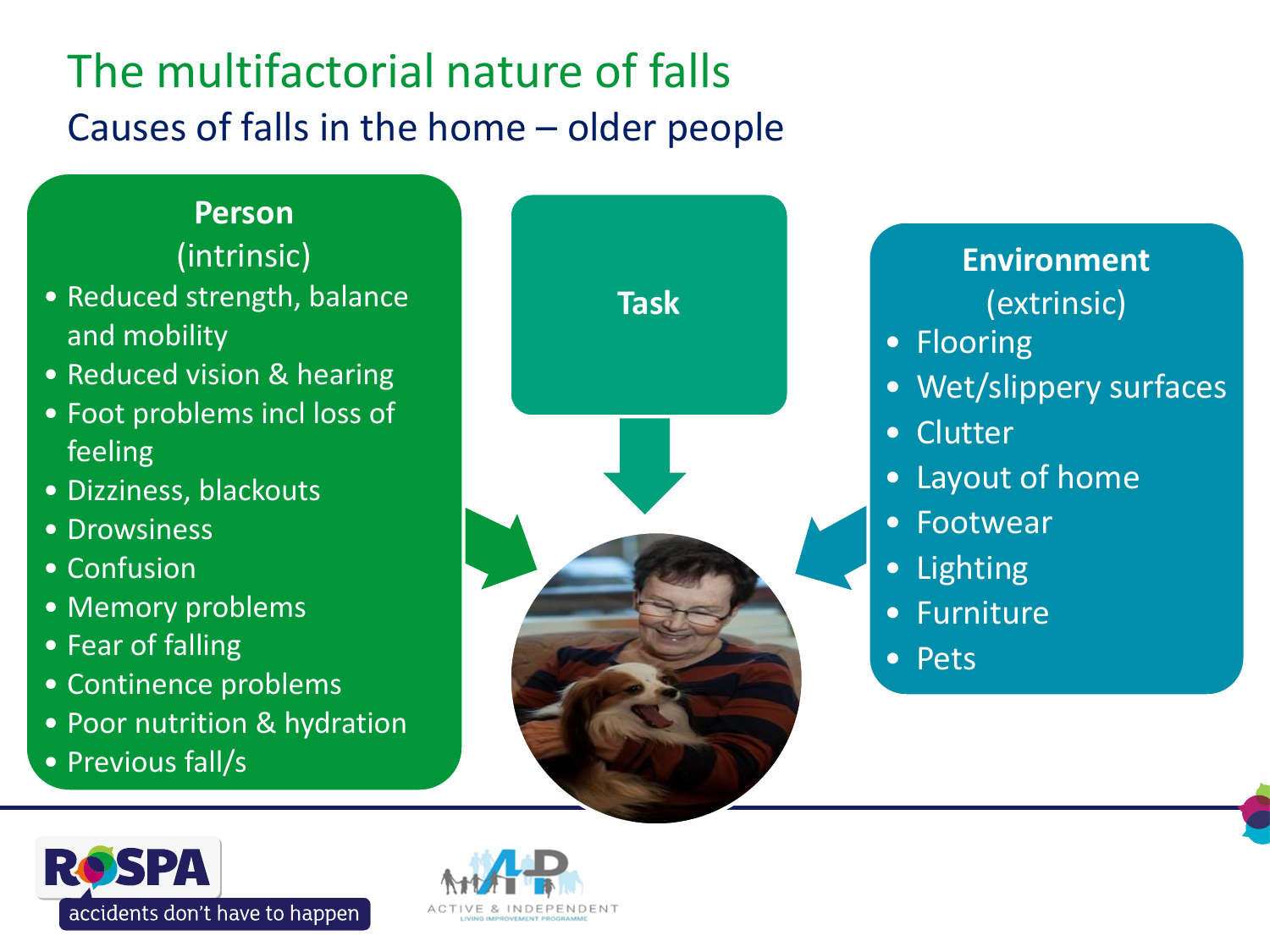# Falls can be prevented



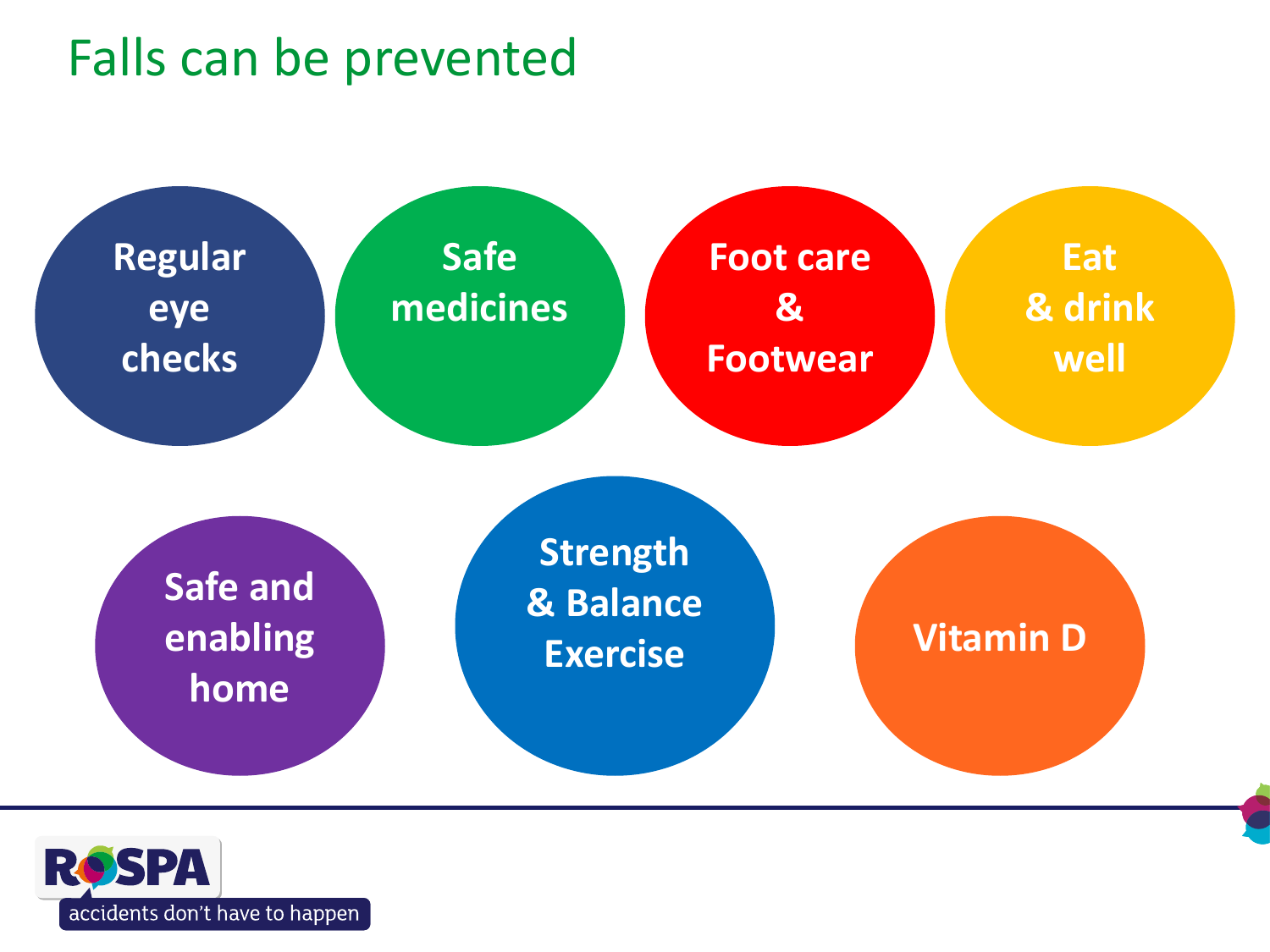# Please get involved!



**To request campaign materials, please go to:**

**[https://www.ahp.scot/request](https://www.ahp.scot/request-campaign-materials-falls/)campaign-materials-falls/**



[Please like and join](https://www.facebook.com/FallsProgramme/) **AILIP Falls Programme** and post a film or photo of your Balance **Challenges** 



Please tweet a film or photo of your Balance Challenges using **#takethebalancechallenge**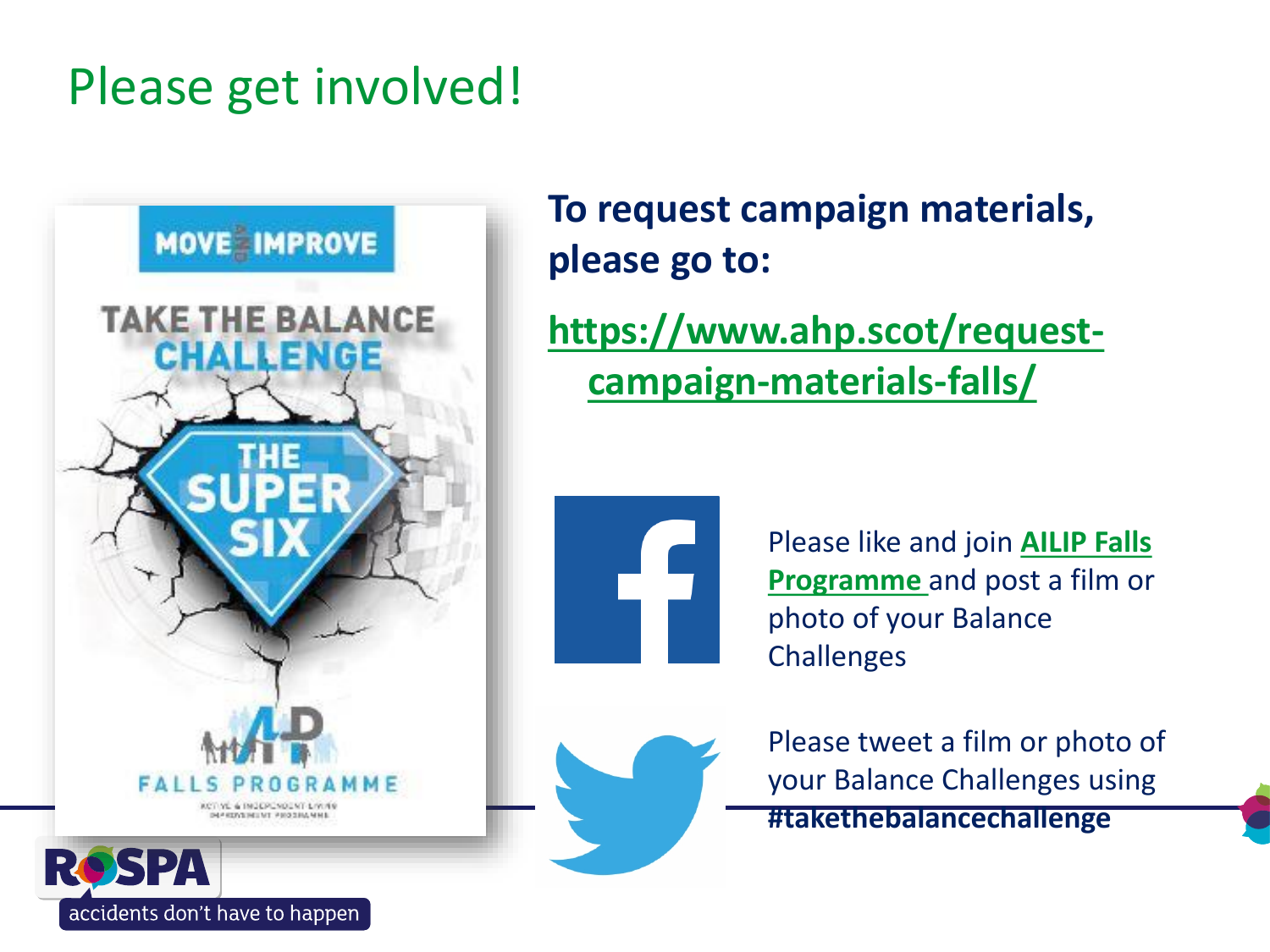

[https://www.nhsinform.scot/about](https://www.nhsinform.scot/aboutfalls) falls

| <b>My Action Plan</b> |
|-----------------------|
| 6                     |
|                       |

#### <https://fallsassistant.org.uk/>

*Issued through Age Scotland Helpline (0800 1244222)*



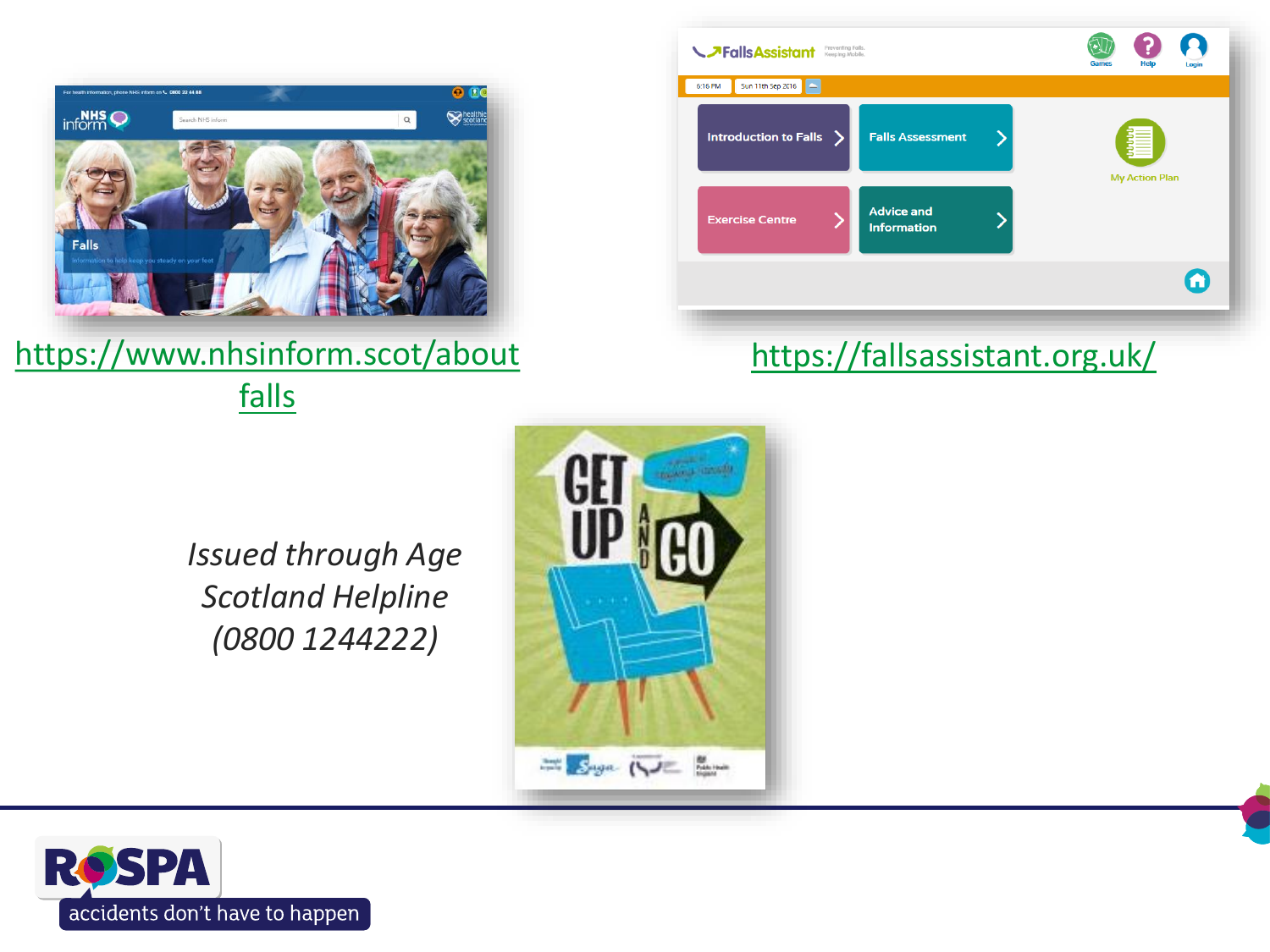### Evaluation